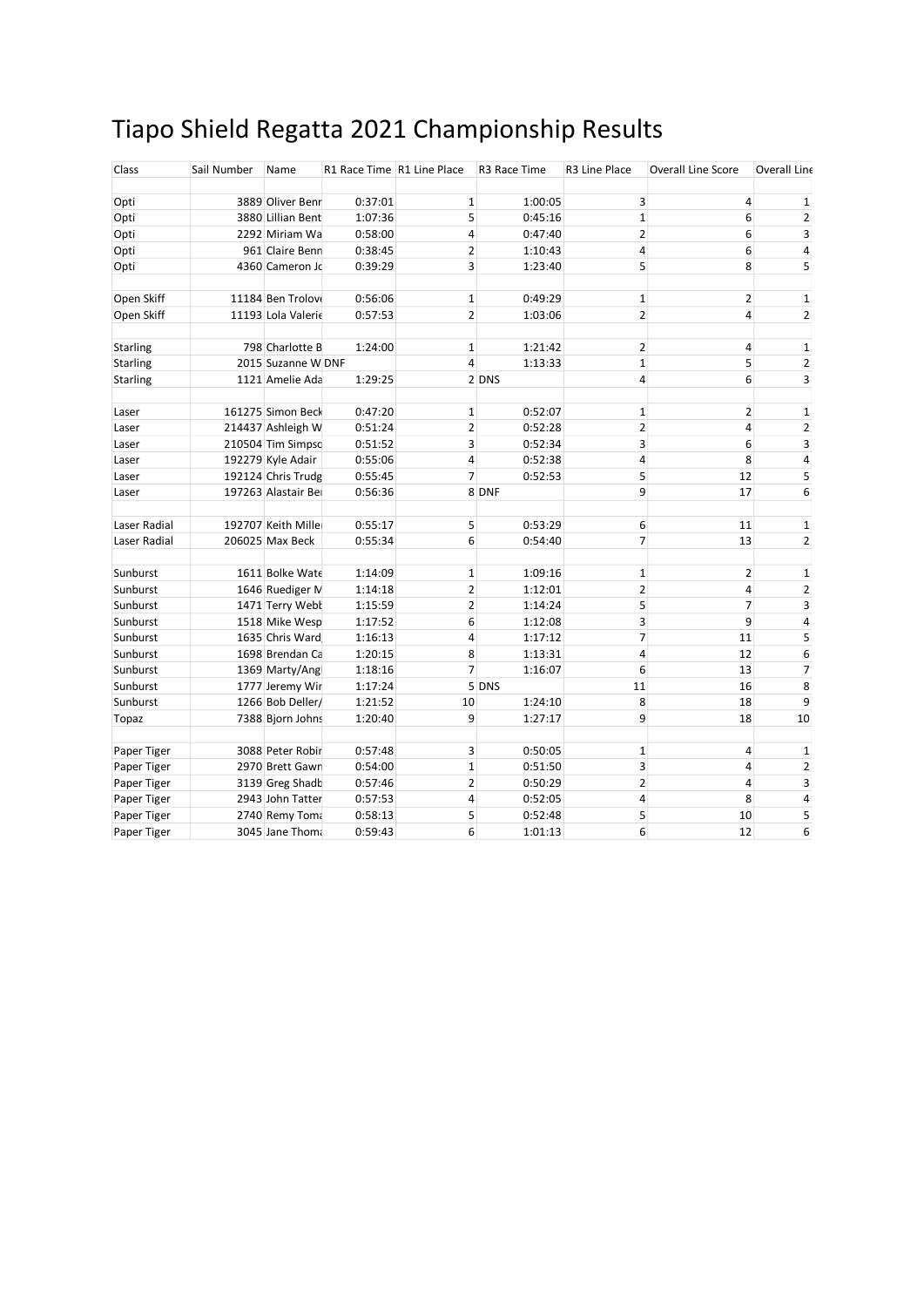## Tiapo Shield Regatta 2021 Handicap Results

| Class           | Sail Number Name |                          | R1 Handicap Time | R1 Handicap Place |         | R3 Handicap Time R3 Handicap Place Overall Har Overall Har |                |                         |
|-----------------|------------------|--------------------------|------------------|-------------------|---------|------------------------------------------------------------|----------------|-------------------------|
| Laser           |                  | 210504 Tim Simpson       | 0:37:58          | 1                 | 0:38:29 | $\overline{2}$                                             | 3              |                         |
| Laser           |                  | 161275 Simon Beck        | 0:38:29          | 2                 | 0:42:23 | $\overline{7}$                                             | 9              | 3                       |
| Laser           |                  | 192279 Kyle Adair        | 0:40:26          | 6                 | 0:38:38 | 3                                                          | 9              | $\overline{\mathbf{4}}$ |
| Laser           |                  | 214437 Ashleigh Williams | 0:39:10          | 4                 | 0:39:59 | 6                                                          | 10             | 5                       |
| Laser           |                  | 192124 Chris Trudgeon    | 0:41:07          | 8                 | 0:39:00 | 4                                                          | 12             | 6                       |
| Laser           |                  | 197263 Alastair Bennett  | 0:40:51          |                   | 7 DNF   | 9                                                          | 16             | $\overline{7}$          |
|                 |                  |                          |                  |                   |         |                                                            |                |                         |
| Laser Radial    |                  | 192707 Keith Miller      | 0:38:57          | 3                 | 0:37:41 | $\mathbf{1}$                                               | 4              | $\overline{2}$          |
| Laser Radial    |                  | 206025 Max Beck          | 0:40:02          | 5                 | 0:39:23 | 5                                                          | 10             | 5                       |
| Open Skiff      |                  | 11184 Lola Valerie       | 0:31:57          | 1                 | 0:28:11 | $\mathbf{1}$                                               | 2              | $\mathbf 1$             |
| Open Skiff      |                  | 11193 Ben Trolove        | 0:31:48          | $\overline{2}$    | 0:34:40 | $\overline{2}$                                             | 4              | $\overline{2}$          |
| Opti            |                  | 3889 Oliver Bennett      | 0:19:01          | 2                 | 0:30:53 | 3                                                          | 5              | $\mathbf 1$             |
| Opti            |                  | 3880 Lillian Benton      | 0:31:07          | 5                 | 0:20:50 | $\mathbf{1}$                                               | 6              | $\overline{2}$          |
| Opti            |                  | 2292 Miriam Water        | 0:28:51          | 4                 | 0:23:42 | $\overline{2}$                                             | 6              | $\overline{2}$          |
| Opti            |                  | 4360 Cameron Johns       | 0:18:52          | $\mathbf{1}$      | 0:39:59 | 5                                                          | 6              | $\overline{2}$          |
| Opti            |                  | 961 Claire Bennett       | 0:19:16          | 3                 | 0:35:10 | 4                                                          | $\overline{7}$ | 5                       |
|                 |                  |                          |                  |                   |         |                                                            |                |                         |
| Paper Tiger     |                  | 2970 Brett Gawn          | 0:48:42          | 1                 | 0:46:45 | $\mathbf{1}$                                               | $\overline{2}$ | $\mathbf{1}$            |
| Paper Tiger     |                  | 2943 John Tattersall     | 0:52:54          | 2                 | 0:47:36 | 3                                                          | 5              | $\overline{2}$          |
| Paper Tiger     |                  | 3139 Greg Shadbolt       | 0:54:04          | 5                 | 0:47:15 | $\overline{2}$                                             | $\overline{7}$ | 3                       |
| Paper Tiger     |                  | 2740 Remy Tomasse        | 0:52:59          | 3                 | 0:48:03 | 4                                                          | $\overline{7}$ | 4                       |
| Paper Tiger     |                  | 3045 Jane Thomasse       | 0:51:21          | 4                 | 0:52:39 | 6                                                          | 10             | 5                       |
| Paper Tiger     |                  | 3088 Peter Robins        | 0:55:36          | 6                 | 0:48:11 | 5                                                          | 11             | 6                       |
| Starling        |                  | 798 Charlotte Benton     | 0:51:40          | $\mathbf{1}$      | 0:50:15 | $\overline{2}$                                             | 3              | $\mathbf 1$             |
| <b>Starling</b> |                  | 2015 Suzanne Willis      | <b>DNF</b>       | 4                 | 0:47:36 | $\mathbf{1}$                                               | 5              | $\overline{2}$          |
| Starling        |                  | 1121 Amelie Adair        | 0:53:43          |                   | 2 DNS   | 4                                                          | 6              | 3                       |
|                 |                  |                          |                  |                   |         |                                                            |                |                         |
| Sunburst        |                  | 1611 Bolke Water/Gwen F  | 0:48:53          | 2                 | 0:45:40 | $\mathbf 1$                                                | 3              | $\mathbf{1}$            |
| Sunburst        |                  | 1471 Terry Webb/Vanessa  | 0:48:26          | $\mathbf{1}$      | 0:47:26 | 3                                                          | 4              | $\overline{2}$          |
| Sunburst        |                  | 1698 Brendan Cathro/Clai | 0:50:33          | 5                 | 0:46:19 | $\overline{2}$                                             | $\overline{7}$ | 3                       |
| Sunburst        |                  | 1369 Marty/Angliss/Debb  | 0:49:18          | 3                 | 0:47:57 | 4                                                          | $\overline{7}$ | 4                       |
| Sunburst        |                  | 1646 Ruediger Mack/Penr  | 0:50:46          | 6                 | 0:49:12 | 6                                                          | 12             | 5                       |
| Sunburst        |                  | 1777 Jeremy Winter/Judy  | 0:50:30          |                   | 4 DNS   | 11                                                         | 15             | 6                       |
| Sunburst        |                  | 1518 Mike Wespel-Rose/N  | 0:52:41          | 10                | 0:48:48 | 5                                                          | 15             | $\overline{7}$          |
| Sunburst        |                  | 1635 Chris Ward/Deborah  | 0:51:54          | 9                 | 0:52:34 | $\overline{7}$                                             | 16             | 8                       |
| Topaz           |                  | 7388 Bjorn Johns         | 0:50:49          | 7                 | 0:54:59 | 9                                                          | 16             | 9                       |
| Sunburst        |                  | 1266 Bob Deller/Wendy N  | 0:51:35          | 8                 | 0:53:02 | 8                                                          | 16             | 10                      |